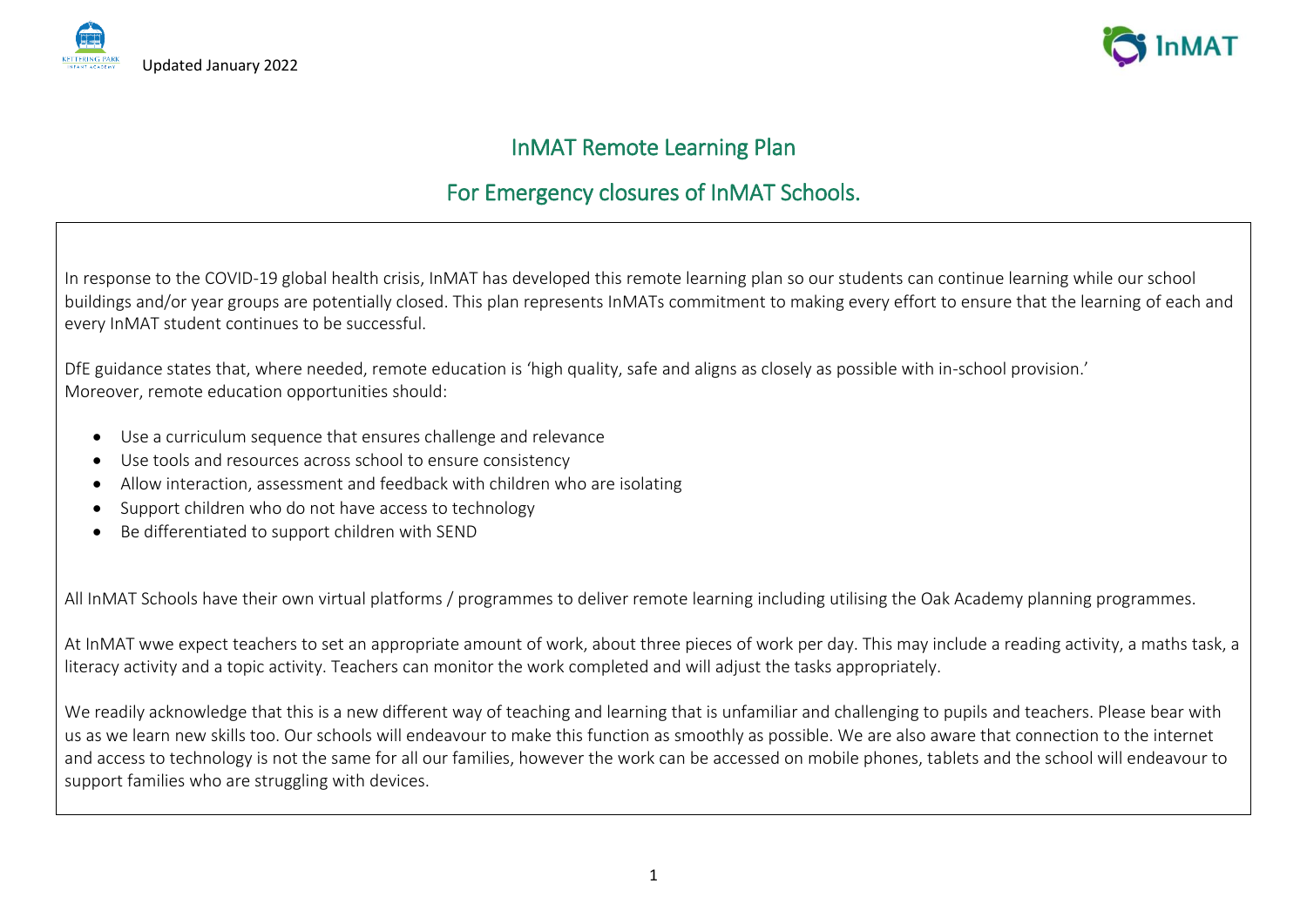



# Name of School: Kettering Park Infant Academy

# Year group specific plans.

# EYFS Provision:

EYFS will use Microsoft Teams to deliver the remote learning offer and work will be shared either on Microsoft Teams or Tapestry. Live teaching will take place at specific points in the day.

Daily live teaching will include:

| Communication | Reading | Mathematics | English writing, | Phonics | <b>Handwriting Activity</b> | Physical    |
|---------------|---------|-------------|------------------|---------|-----------------------------|-------------|
| and language  |         |             | based on the in  |         |                             | development |
|               |         |             | school teaching  |         |                             |             |
|               |         |             | sequence.        |         |                             |             |

Weekly teaching:

| <b>PSHE</b> | ressive arts and <b>s</b><br>, design<br>xure.<br>$\cdot$ | Understanding the world<br>ີ |
|-------------|-----------------------------------------------------------|------------------------------|
|             |                                                           |                              |

Due to the nature of the EYFS curriculum, many activities will be experiential and based around stories, games and play. There will be opportunities for your child to engage with daily live teaching sessions. Children will be expected to complete a variety of daily teaching activities. Weekly teaching activities can be set up for the whole week so that children can repeat learning opportunities. Work, parental observations and photos will need to be sent or emailed to the class teacher to contribute to ongoing assessment.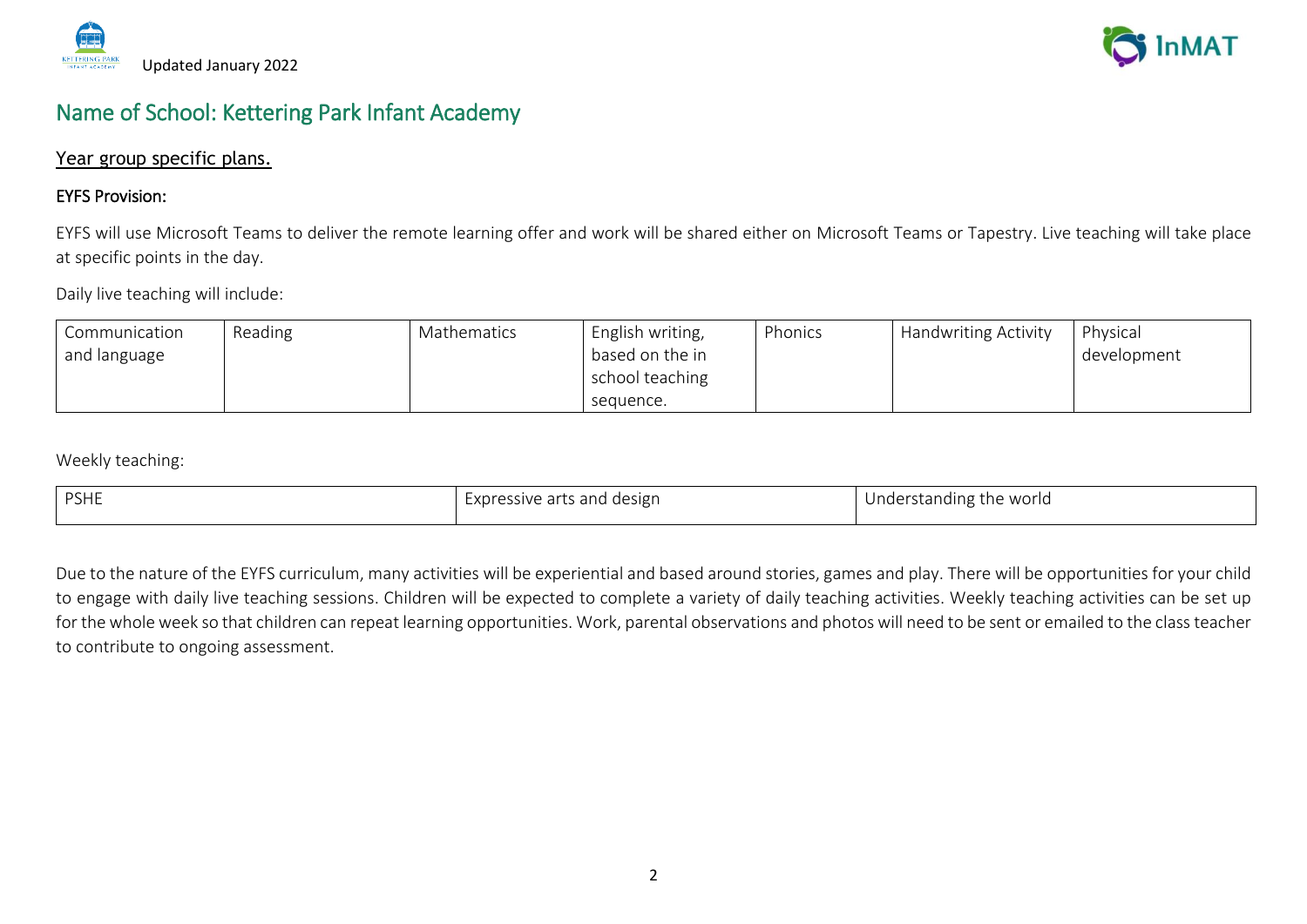



### Reception

*This will be updated at the beginning of each term throughout the year.*

#### Reception termly overview

*Detailed planning for these areas will be provided for parents and children using Microsoft Teams to support the children at home.*

# Term 3

### Topic: Footsteps in the Forest

# Core text: The Gruffalo

Literacy: This half term we will be looking at character descriptions and introducing key words to support the children with writing simple sentences using the opener 'The ...... is …….'.

# Core texts: We're going on a Bear Hunt

This half term we will be looking at how stories are sequenced. Children will learn to re tell and sequence this story as they build familiarity with the text.

Phonics: Read Write Inc.

#### Mathematics:

- Composition of numbers to 5
- Representing number 6,7,8
- Combining groups: Addition

# Understanding the World:

- We will be learning about different celebrations, with a focus on Islam and Judaism.
- We will be learning about changes in materials and weather as well as celebrating Science week by taking part in different investigations.
- We will explore some similarities and differences between things in the past and now.
- We will draw information from a simple map and describe the immediate environment.

PSHE: In PSHE Jigsaw we will be focussing on dreams and goals and Children's Mental Health Week in February.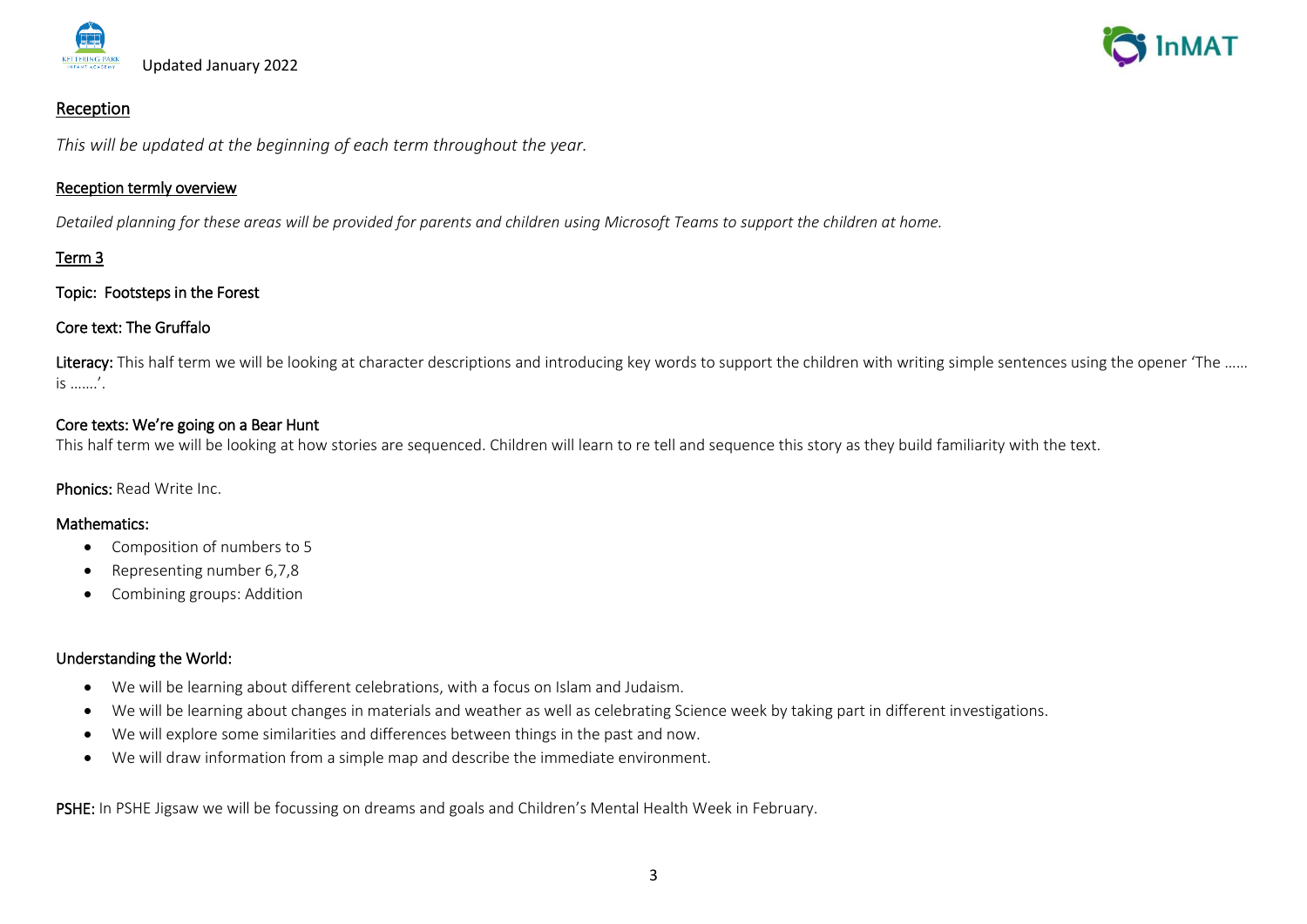



PE: We will be focussing on Gymnastics, exploring basic movements, creating shapes and balances, jumps and rolls.

Expressive Arts and Design: In this area, the children will continue to develop their skills using tools to create art safely and explore combing different techniques. Children will engage in re telling this terms core texts.

The Charanga scheme of work 'Term 3: Everyone' will be used to support the teaching of music which will involve learning/singing familiar nursery rhymes and building up to using instruments.

### Term 4

#### Topic: Spring to Life

Core text: The Very Hungry Caterpillar

Literacy: This half term the children will continue to develop sentence writing skills, remembering that sentences start with a capital letter and end with a full stop. The children will be introduced to instructional writing and time conjunctions by writing sentences for each part of the life cycle of a butterfly.

Core text What the Ladybird Heard at the Farm

Literacy: This half term the children will continue to develop their understanding of how stories are structured. They will use prediction skills and imagine scenarios based on the core text, linking previous knowledge. They will continue to practise sentence skills and phonics application by writing a recount based on a school trip to a local farm (Where this has not been possible-a day in the life of a farmer').

#### Phonics: Read Write Inc.

#### Mathematics:

- Height, length, time
- Representing 9 and 10/ Composition of 9 and 10.
- 3D shapes
- Consolidation of 6,7,8.9,10

# Understanding the World:

- We will be learning about the celebration Easter and the Christian faith.
- We will be learning about changes in the environment (Plants and animals-life cycles)
- We will continue to explore some similarities and differences between things in the past and now.
- We will continue to draw information from a simple map and describe environments.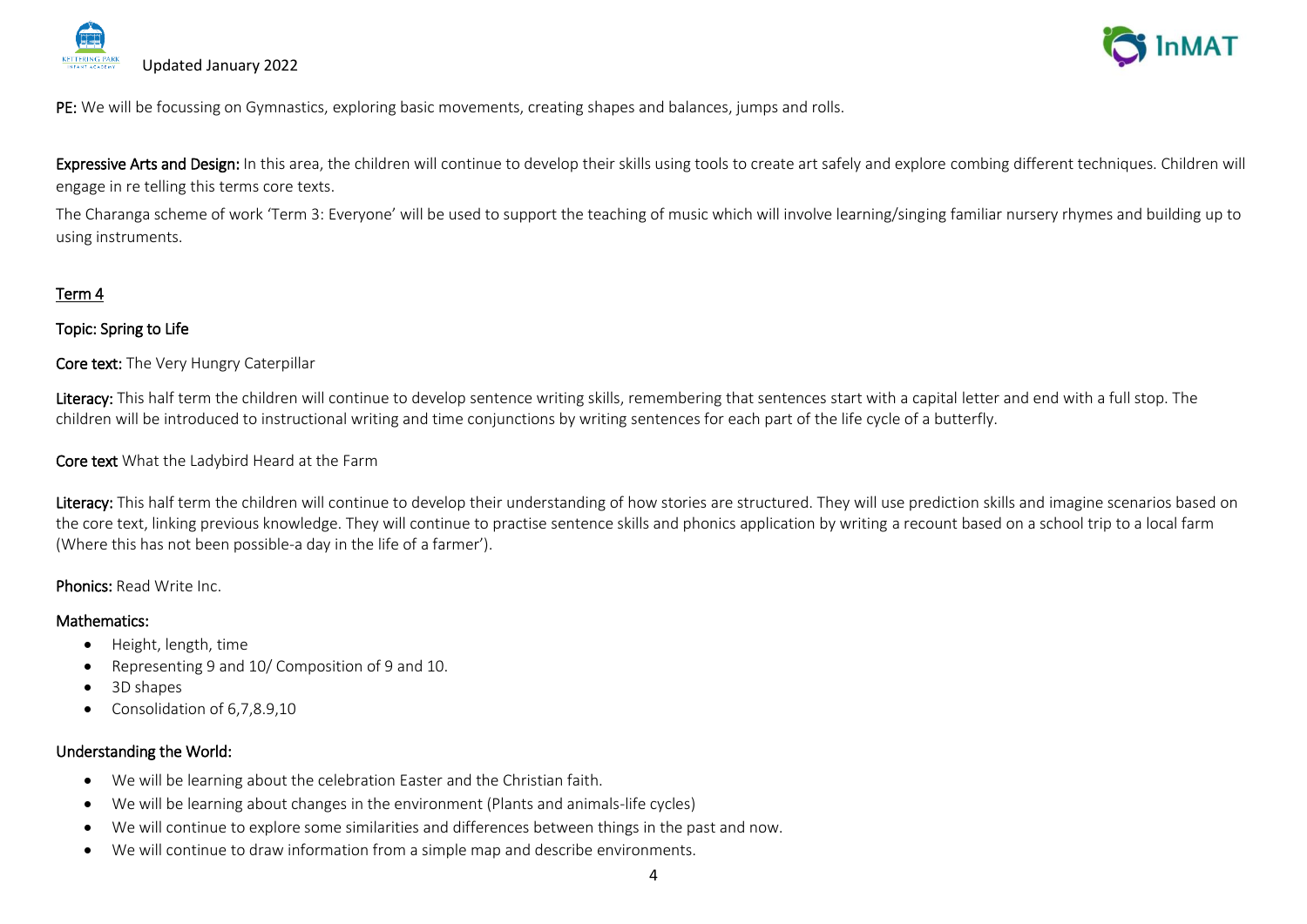



PSHE: In PSHE Jigsaw we will be focussing on 'Healthy Me'- how to keep healthy and safe.

PE: We will be focussing on Dance. Children will develop their expressive movement through the topic of 'places'.

Expressive Arts and Design: In this area, the children will continue to develop their art skills, combing different techniques carefully and talking about their choices. They will role play stories they have heard and adapt these to start developing their own.

# Resource bank:

To ensure consistency of materials, teachers will use the following high quality resources as well as class specific resources. Resources will be uploaded to Microsoft Teams for children to complete. Instructions for Microsoft Teams will be shared with all parents and carers.

| teachyourmonstertoread                                                                                                                                                                                                                | Downloadable app                                                                |      |
|---------------------------------------------------------------------------------------------------------------------------------------------------------------------------------------------------------------------------------------|---------------------------------------------------------------------------------|------|
| oxfordowl.co.uk                                                                                                                                                                                                                       | Good reading tips and you can choose your reading level                         | Free |
| phonicsplay                                                                                                                                                                                                                           | We use this in school and the activities are broken down into the phonic phases | Free |
| Teaching remotely for grades k-12                                                                                                                                                                                                     | This links books with science activities                                        | Free |
| activityvillage.co.uk                                                                                                                                                                                                                 | printable sheets, crafts and games                                              | Free |
| topmarks.co.uk                                                                                                                                                                                                                        | Used in school. You can choose your age range and subject                       | Free |
| https://www.bbc.co.uk/cbeebies/shows/the-lets-go-club                                                                                                                                                                                 | Fun activities to make and try                                                  | Free |
| http://www.tts-group.co.uk/on/demandware.static/-<br>/Library-Sites-<br>TTSSharedLibrary/default/vaea75f5663a038b8658d258<br>fd198e57ce70b35d6/images/homepage/Early_Years_Ho<br>me_Learning_Collection.pdf?version=1,584,037,589,000 | A booklet with lots of lovely ideas to do at home                               | Free |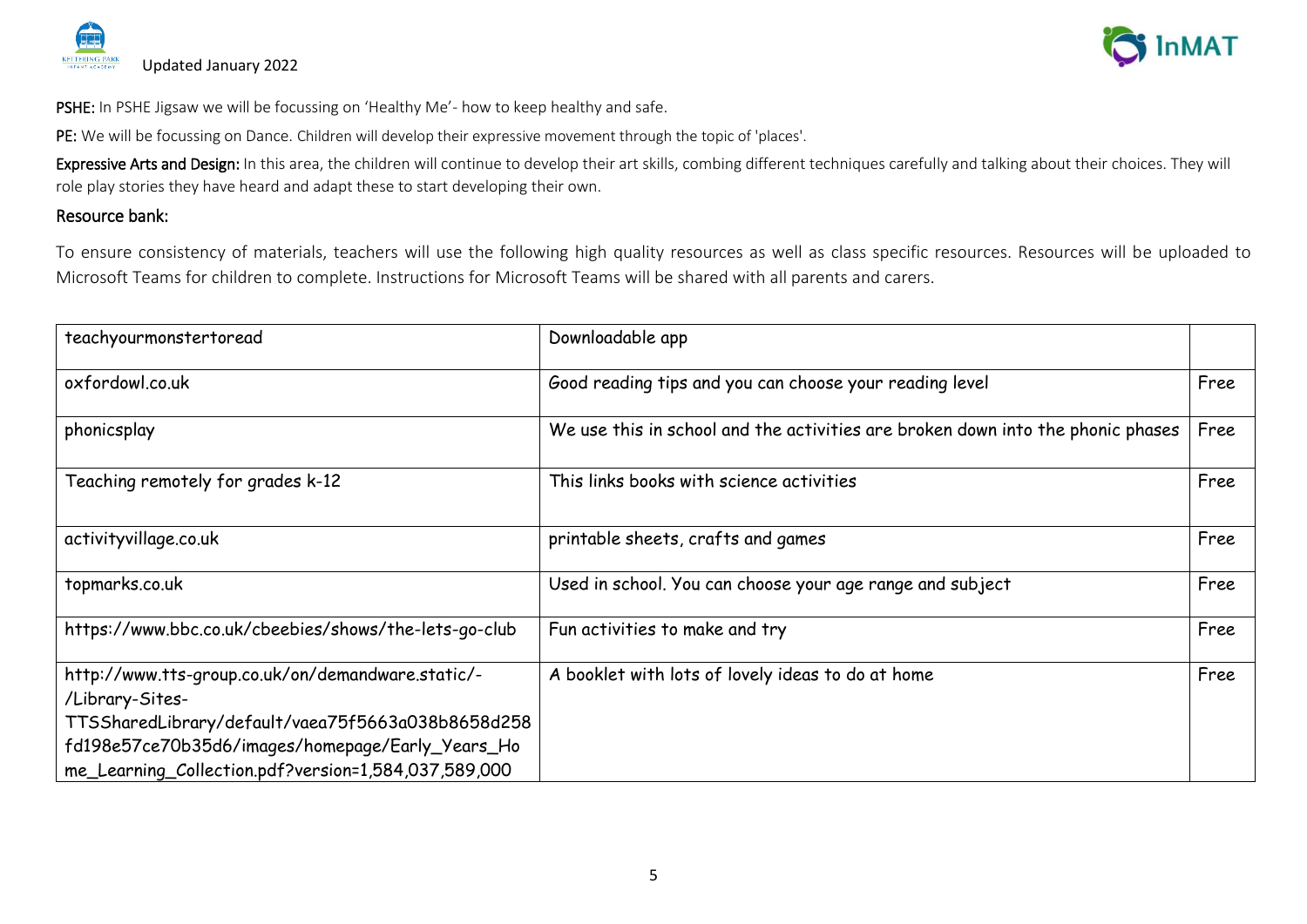

# Year 1 and Year 2

Year 1 and Year 2 will use Microsoft Teams as a learning platform to deliver their remote learning offer. Lessons and activities will be uploaded daily (where possible the night before) and can be linked to videos, instructive texts and activities. There will be opportunities for your child to engage with daily live teaching sessions via Microsoft Teams with staff. Children will be expected to complete all activities each day. Teachers see, in real time, submitted work and this allows for prompt feedback. TAs will also monitor and support assessment where appropriate.

## Daily live teaching will include:

| Power Maths-based   Read Write Inc. |                   | Reading-      | Writing-based on   | Handwriting/Fine     | <b>Physical Education</b> |
|-------------------------------------|-------------------|---------------|--------------------|----------------------|---------------------------|
| on the in school                    | phonics activity. | comprehension | I the in school    | motor skill activity |                           |
| teaching sequence.                  |                   | task/ac       | teaching sequence. |                      |                           |

### Additional Weekly teaching:

| Art and design /  | Science | Computing | Music | Humanities | <b>PSHE</b> | <b>RE</b> |
|-------------------|---------|-----------|-------|------------|-------------|-----------|
| Design Technology |         |           |       |            |             |           |
|                   |         |           |       |            |             |           |

# Below is an overview for Year 1 and 2 for the current terms.

Home learning will be presented to the children in the following way or in a PowerPoint Presentation on Microsoft Teams linked to the curriculum and current teaching and learning sequence.



**nMAT**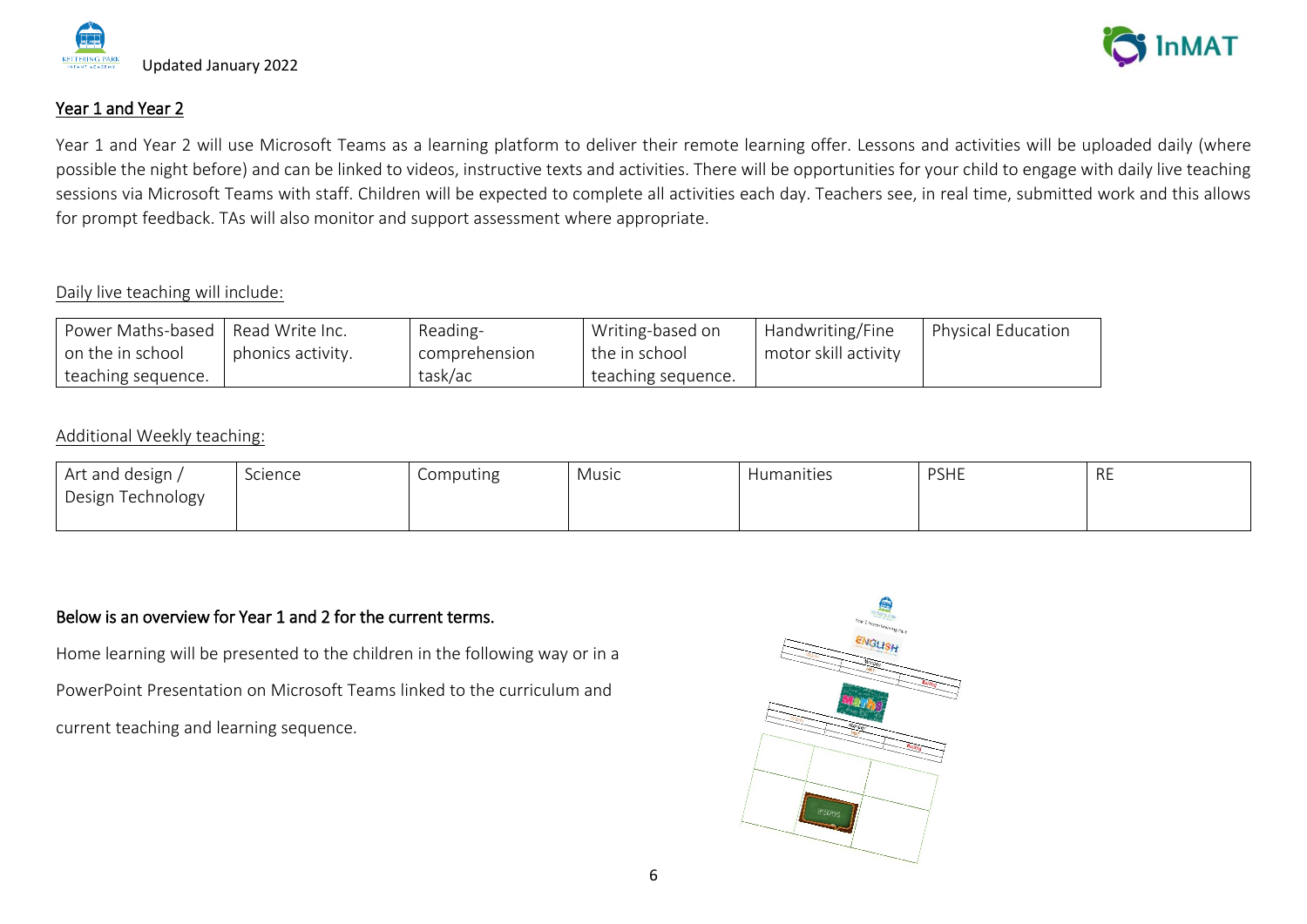



#### **Year 1 termly overview**

*Detailed planning for these areas will be provided for parents and children using Microsoft Teams to support the children at home.*

# Term 3

### Topic: Bright lights, big city

Core text: Pojo and the Gunpowder plot, Katie goes to London

English: This half term we will be looking at different genres and focussing particularly on adjectives, use of punctuation including exclamation and question marks and using conjunctions. The children will also be doing a story recount and writing a newspaper report about the 'Gunpowder plot'.

#### Maths:

- Addition and subtraction
- 2D and 3D shape

#### Phonics: Read Write Inc.

Science: This half term we will be looking at identifying and naming a variety of common wild and green plants, including deciduous and evergreen trees, looking at identifying and describing the basic structure of a variety of common flowering plants, including trees and observing changes across the seasons with a focus on winter.

- In History we will be looking at events beyond living memory.
- In Geography we will be using world maps, atlases and globes simple compass directions (North, South, East and West) and locational and directional language (e.g. near and far, left and right) to describe the location of features and routes on a map.
- In RE we will be looking at Jesus and his friendships and linking them to the children's friendships.
- In Computing we will be looking at digital media and how to use the computer and internet safely.
- In Art and DT we will be looking at sculpture and creating a London landmark using junk modelling.
- In PSHE, our Jigsaw work will be focussing on 'Dreams and Goals' and Children's Mental Health Week in February.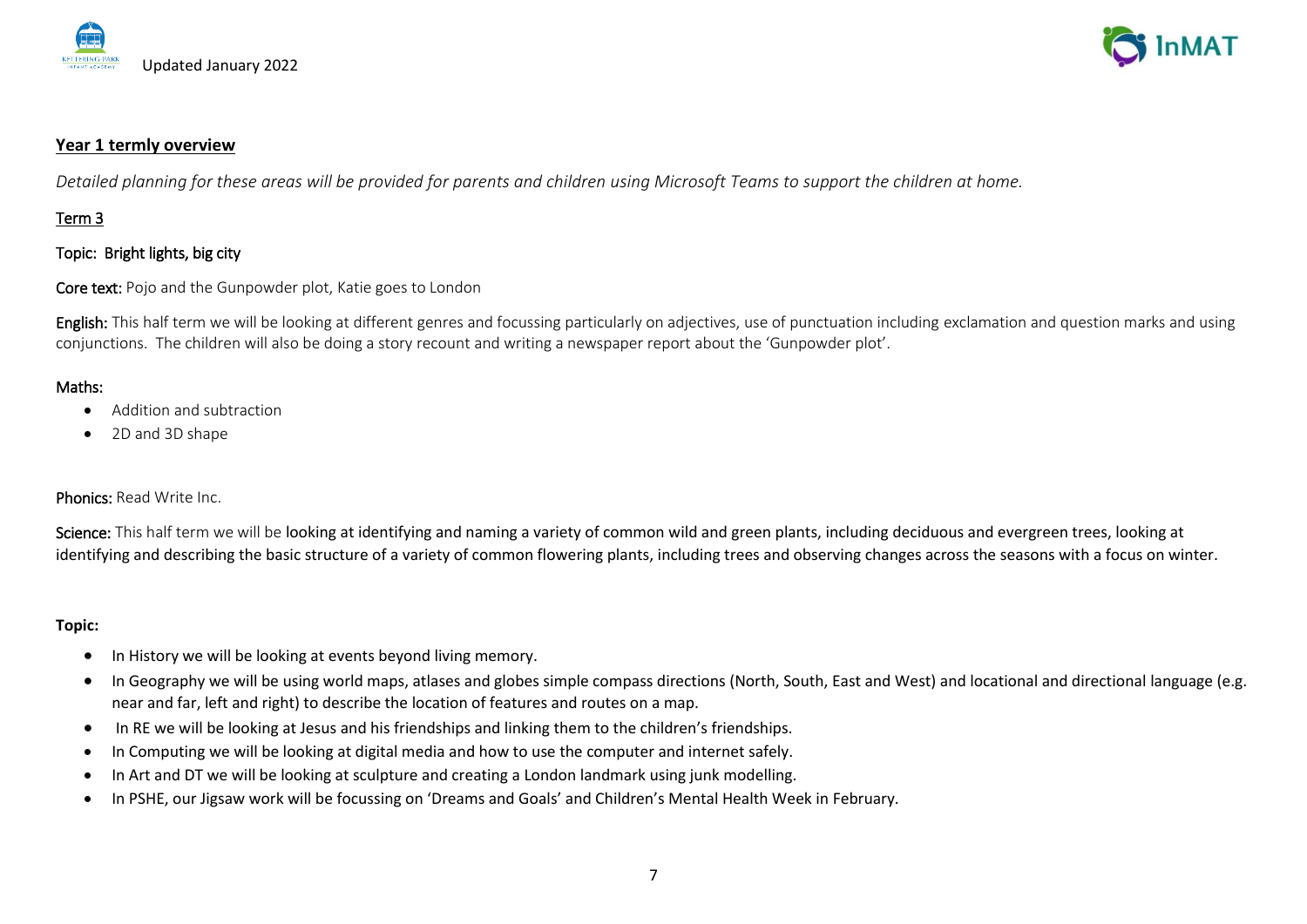

# Term 4

## Topic: Bright lights, big city

Core text: Vlad and the Florence Nightingale adventure, The Queens hat

English: In English we will be continuing to focus on use of correct punctuation looking at statements, commands, exclamation and question sentences. We will also be looking at story language and creating story maps. The children will be using a variety of adjectives and extending sentences using conjunctions. They will also be writing a biography about Florence Nightingale.

# Maths:

- Numbers to 20
- Addition and subtraction
- Ordering numbers

# Phonics: Read Write Inc.

Science: In Science we will be looking at plants and working scientifically. We will be growing plants and observing them closely, making predictions and gathering and recording data.

- In History we will be looking at the lives of significant individuals Mary Sea Cole and Florence Nightingale
- In Geography we will be looking at the United Kingdom including capital cities and surrounding seas.
- In RE we will be focussing on Easter particularly Palm Sunday.
- In Computing we will be looking at data and information and how to use technology to create data safely.
- In Art we will be creating artwork in the style of Paul Klee and Andy Goldsworthy and doing an artist comparison.
- In PSHE, our Jigsaw theme is 'Healthy Me'.

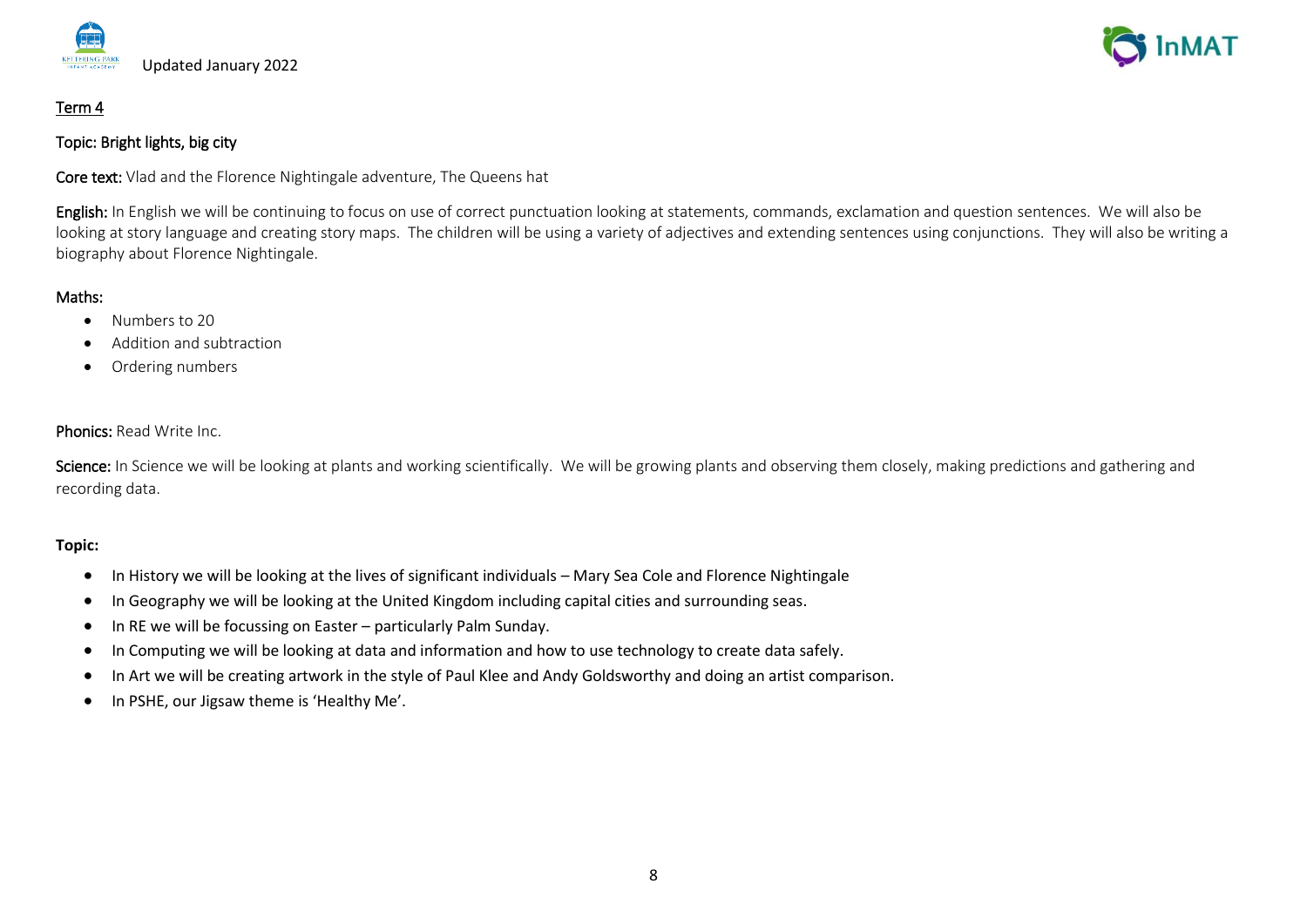



#### **Year 2 termly overview**

*Detailed planning for these areas will be provided for parents and children using Microsoft Teams to support the children at home.*

# Term 3

#### Topic: Dungeons and Dragons

Core text: 'Princess and Dragons Unite!' 'George and the Dragon,' 'The Boy Who Grew a Dragon.'

English: This term we will be looking at different fiction texts and learning to write effective sentences focussing on punctuation, grammar and vocabulary. Children will have the opportunity to explore different genres including letter writing, diary entry and recounts. Throughout the term we will also be looking at different types of sentences such as statements, commands, questions and exclamation.

#### Maths:

- Money.
- multiplication
- Division.
- Times-table facts-2s, 5s, 10s- in any order.

#### Phonics: Read Write Inc.

Science: This term we will be exploring and comparing the differences between things that are living, things that are dead, and things that have never been alive. We will be identifying that most living things live in habitats to which they are suited and describing how different habitats provide for the basic needs of different kinds of animals and plants, and how they depend on each other.

- In Geography, we will be developing locational knowledge of the United Kingdom and surrounding seas.
- We will be making links in Art and DT whilst investigating 'Sculpture.'
- In RE, we will be learning about how we all celebrate in ways that are meaningful to ourselves and uderstanding how celebrating Passover helps Jews show God that they value their speical relationship with Him.
- In Computing, we will be describing a series of instructions as a sequence, explaining what happens when we change the order of instructions and using logical reasoning to predict the outcome of a series of commands as well as creating and debugging a program that they have written.
- In PSHE, our Jigsaw work will be focussing on 'Dreams and Goals' and Children's Mental Health Week in February.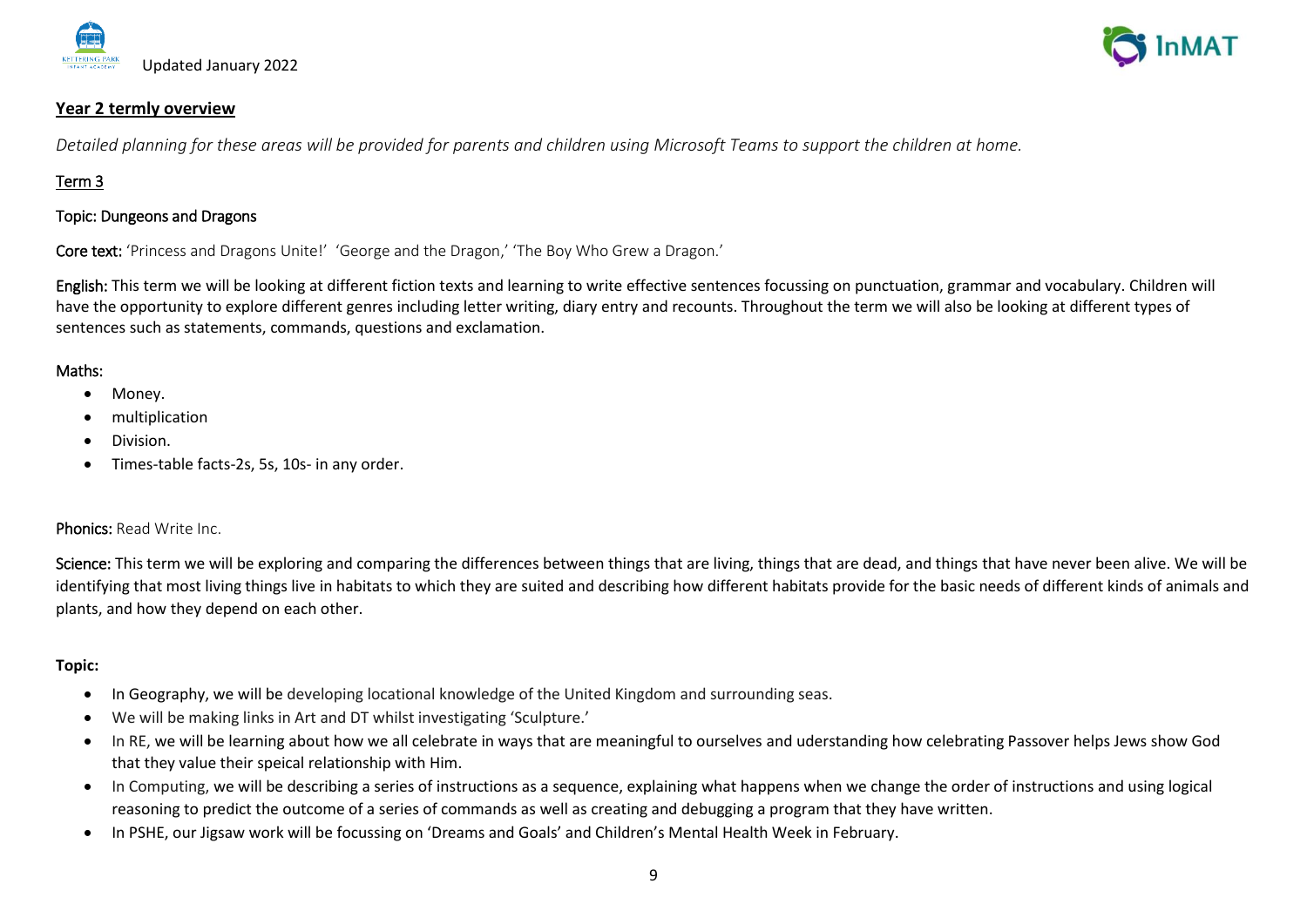

# Term 4

Topic: Dungeons and Dragons (cont.)

### Core text:

English: This term we will be looking at extending our reading comprehension skills by asking a variety of types of questions relating to a text. We will be continuing to look at a variety of genres for writing and trying hard to improve the accuracy of our spelling and punctuation. Extending our vocabulary in a variety of contexts will also be a focus.

### Maths:

- Times-table facts-2s, 5s, 10s- in any order.
- Practising daily fluency of previously taught mathematical concepts.
- Making tally charts
- Creating pictograms
- Interpreting pictograms
- Block diagrams
- Solving problems using statistics.

# Phonics: Read Write Inc.

Science: This term we will be asking simple questions and recognising that they can be answered in different ways relating to living things and their habitats. We will be observing closely, using simple equipment and performing simple tests. We will be identifying and classifying living things and using observations and ideas to suggest answers to questions. We will be gathering and recording data relating to living things and their habitats to help us in answering questions more accurately

- For our History teaching and learning, we will be finding out about the lives of significant individuals in the past who have contributed to national and international achievements. David Attenborough is one person we will finding out all about.
- In Geography, we will moving on to naming, locating and identifying characteristics of the four countries, and the capital cities, of the United Kingdom and its surrounding seas. We will be returning to using world maps, atlases and globes to identify the United Kingdom and its countries, as well as its surrounding seas.
- Our RE teaching and learning focuses on the key question; How important is it to Christians that Jesus came back to life after his crucifixion? Our learning will focus on the concept of 'Salvation.'
- In PSHE, our Jigsaw theme is 'Healthy Me'.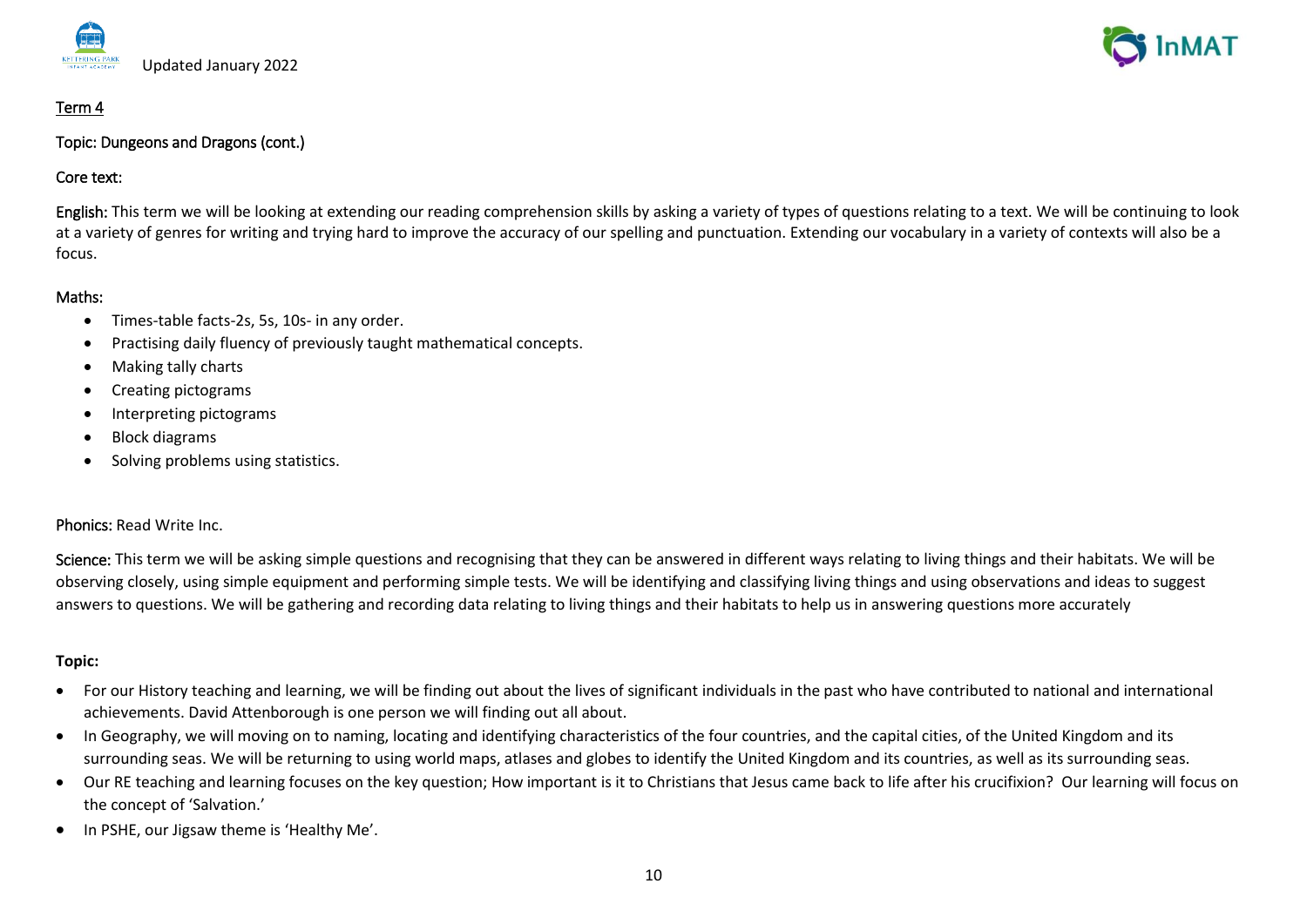



#### Resources

Where possible, the remote education curriculum will closely align with school. However, resources may differ in order to support parents and carers in delivering the schooling.

### What if a child cannot access technology at home?

Children will need to access live teaching and this can be accessed on mobile devices including phones, tablets and laptops, as this will give the children the best opportunity to continue with their education. Parents should alert school as soon as possible if they have difficulties accessing online resources. Hard copies of any work will be printed and school will work with families to provide safe delivery. Books for children to record their work in will also be provided if they are required.

### How can I contact my child's class teacher whilst the children are at home?

Staff can be contacted via Microsoft Teams whilst the children are at home.

## Resource bank

To ensure consistency of materials, teachers will use the following high quality resources as well as class specific resources. Resources will be uploaded to Microsoft Teams for children to complete. Instructions for Microsoft Teams will be shared with all parents and carers.

| Mathematics     | NCETM resources: https://www.ncetm.org.uk/in-the-classroom          |  |  |  |
|-----------------|---------------------------------------------------------------------|--|--|--|
|                 | MyMaths - individual log ins provided for each child.               |  |  |  |
|                 | Numbots www.manage.numbots.com                                      |  |  |  |
|                 | I see Maths: www.iseemaths.com/                                     |  |  |  |
|                 | PIXL therapies https://www.pixl.org.uk/                             |  |  |  |
|                 | Oak National Academy https://www.thenational.academy/               |  |  |  |
| English-Reading | Read Write Inc.- www.ruthmiskin.com                                 |  |  |  |
|                 | Literacy Shed https://www.literacyshed.com/home.html                |  |  |  |
|                 | PIXL therapies https://www.pixl.org.uk/                             |  |  |  |
|                 | Once upon a picture https://www.onceuponapicture.co.uk/             |  |  |  |
|                 | VIPERS https://www.literacyshedplus.com/en-gb/browse/reading-vipers |  |  |  |
|                 | Oxford Owl www.oxfordowl.co.uk                                      |  |  |  |
|                 | Storyline - www.storylineonline.net                                 |  |  |  |
|                 | Starfall - www.starfall.com                                         |  |  |  |
|                 | Teach your monster to read - www.teachyourmonstertoread.com         |  |  |  |
|                 | Story Nory - www.storynory.com                                      |  |  |  |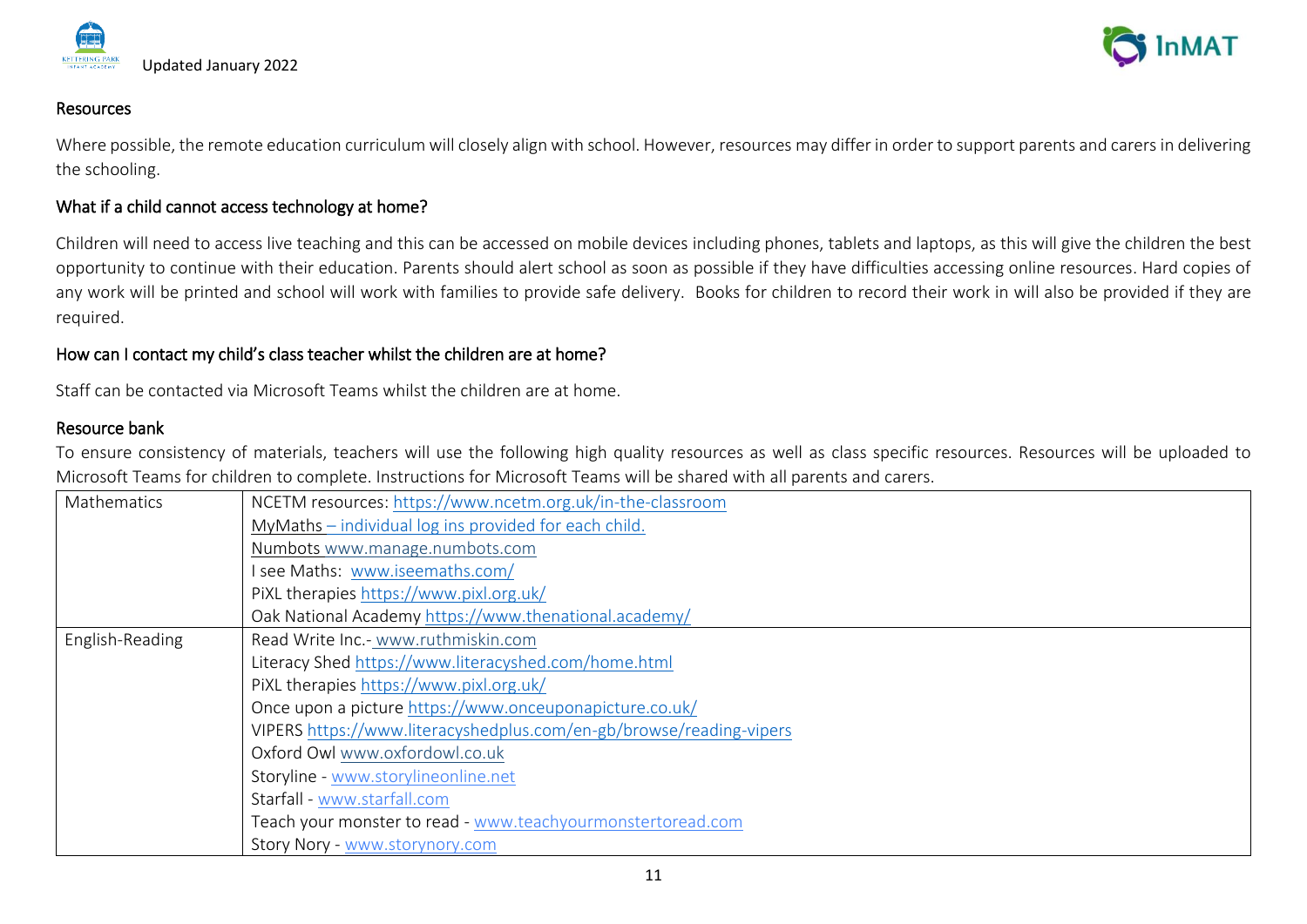



| English-Writing | Literacy Shed https://www.literacyshed.com/home.html<br>PIXL Therapies https://www.pixl.org.uk/<br>Once upon a picture https://www.onceuponapicture.co.uk/<br>CGP grammar books www.cgpbooks.co.uk<br>BBC Bitesize https://www.bbc.co.uk/bitesize/primary<br>BBC Literacy www.bbc.co.uk/bitesize/Ks1/literacy<br>Top Marks - www.topmarks.co.uk<br>ICT Games - www.ictgames.com/literacy.html<br>Oak National Academy https://www.thenational.academy/ |
|-----------------|--------------------------------------------------------------------------------------------------------------------------------------------------------------------------------------------------------------------------------------------------------------------------------------------------------------------------------------------------------------------------------------------------------------------------------------------------------|
|                 | Crickweb - www.crickweb.co.uk                                                                                                                                                                                                                                                                                                                                                                                                                          |
| Phonics         | Phonics play- www.phonicsplay.com<br>Epic phonics www.epicphonics.com                                                                                                                                                                                                                                                                                                                                                                                  |
| Spelling        | Read write Inc. resources www.ruthmiskin.com<br>Spelling Play - www.spellingplay.co.uk                                                                                                                                                                                                                                                                                                                                                                 |
| Handwriting     | Twinkl handwriting scheme - www.twinkl.co.uk<br>BBC bitesize - www.bbc.co.uk/bitesize/handwriting<br>Read Write Inc. resources www.ruthmiskin.com                                                                                                                                                                                                                                                                                                      |
| Science         | PIXL https://www.pixl.org.uk/<br>https://www.stem.org.uk/primary-science<br>https://www.bbc.co.uk/bitesize/primary                                                                                                                                                                                                                                                                                                                                     |
| <b>PSHE</b>     | PiXL wellbeing https://www.pixl.org.uk/<br>PiXL mind to be kind https://www.pixl.org.uk/<br>Virtual Pacesetters - Mega Mindsetters Sessions Plans https://www.pacesetteronline.co.uk/virtual-pacesetters                                                                                                                                                                                                                                               |
| Humanities      | BBC Bitesize https://www.bbc.co.uk/bitesize/primary                                                                                                                                                                                                                                                                                                                                                                                                    |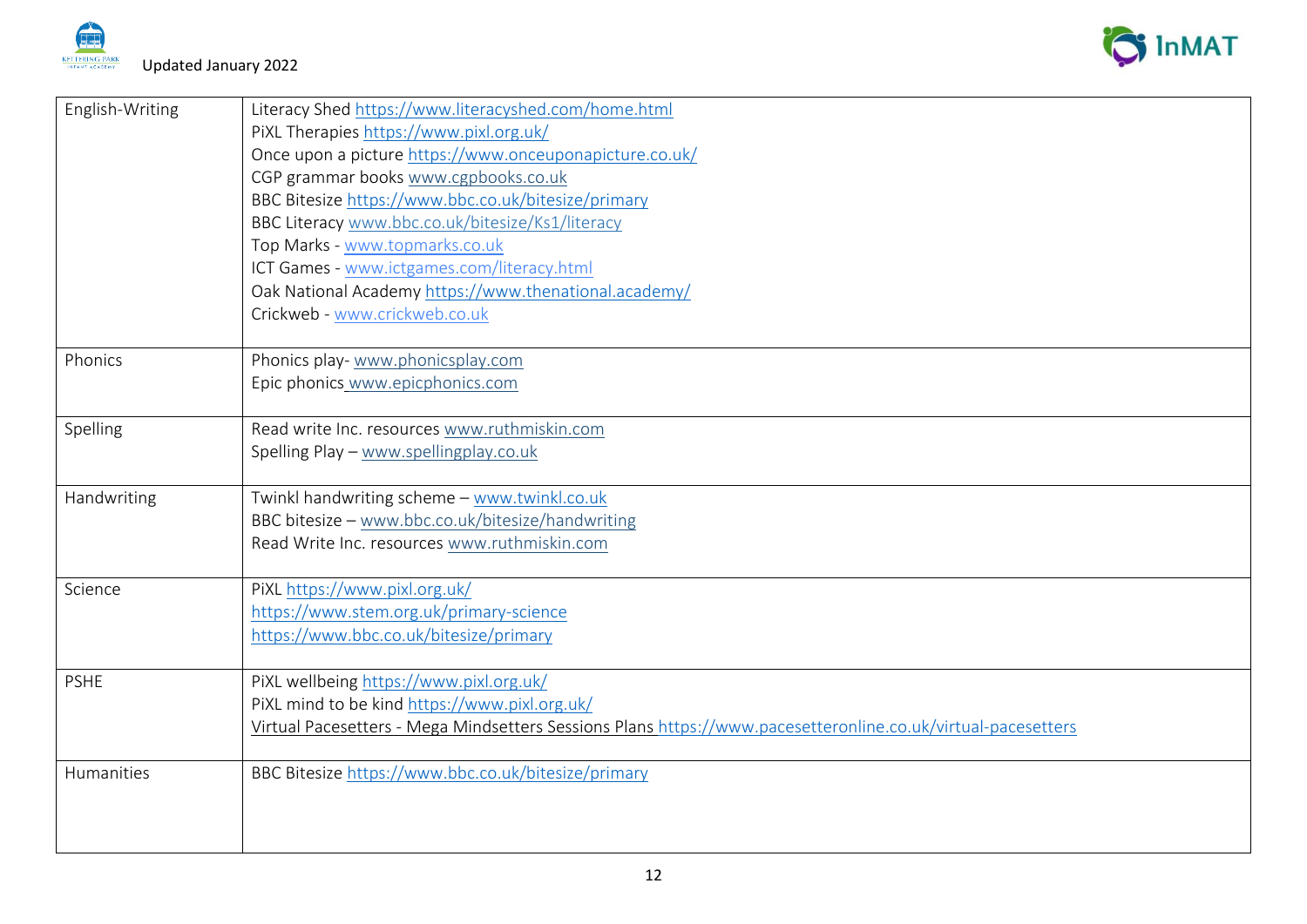



| PE        | Virtual Pacesetters - Programme Information Manual https://www.pacesetteronline.co.uk/virtual-pacesetters<br>Virtual Pacesetters - Classroom Breaks https://www.pacesetteronline.co.uk/virtual-pacesetters<br>Virtual Pacesetters - Schools - Mental & Physical Fitness Videos https://www.pacesetteronline.co.uk/virtual-pacesetters<br>Youth Sports - https://www.youthsporttrust.org/coronavirus-response-and-support<br>GoNoodle https://family.gonoodle.com/<br>Cosmic Kids - https://www.cosmickids.com/                                                                                                                                                                                                                                                                                                                                                                                                                                                                                                                                                                                                                                          |
|-----------|---------------------------------------------------------------------------------------------------------------------------------------------------------------------------------------------------------------------------------------------------------------------------------------------------------------------------------------------------------------------------------------------------------------------------------------------------------------------------------------------------------------------------------------------------------------------------------------------------------------------------------------------------------------------------------------------------------------------------------------------------------------------------------------------------------------------------------------------------------------------------------------------------------------------------------------------------------------------------------------------------------------------------------------------------------------------------------------------------------------------------------------------------------|
| Art       | BBC Bitesize https://www.bbc.co.uk/bitesize/primary                                                                                                                                                                                                                                                                                                                                                                                                                                                                                                                                                                                                                                                                                                                                                                                                                                                                                                                                                                                                                                                                                                     |
| <b>RE</b> | Northampton SACRE resources https://www.northamptonshire.gov.uk/councilservices/children-families-education/schools-and-<br>education/information-for-school-staff/curriculum-and-resources/Pages/religious-education--agreed-syllabus.aspx                                                                                                                                                                                                                                                                                                                                                                                                                                                                                                                                                                                                                                                                                                                                                                                                                                                                                                             |
| Coding    | BBC Bitesize https://www.bbc.co.uk/bitesize/primary<br>Scratch https://scratch.mit.edu/<br>Apps to develop coding:<br>Beebot https://apps.apple.com/gb/app/bee-bot/id500131639<br>Busythings www.busybots.co.uk<br>Cargo Bot - https://apps.apple.com/us/app/cargo-bot/id519690804<br>Codespark Academy - https://apps.apple.com/us/app/codespark-academy-kids-coding/id923441570<br>You can also try to include computing in the way they present their work to help with the information technology statements:<br>Word - www.microsoft.com<br>PowerPoint - www.microsoft.com<br>Book creator - www.bookcreator.com<br>Chatterpix Kids - https://apps.apple.com/gb/app/chatterpix-kids/id734046126<br>Pic collage - https://piccollage.com/<br>Explain everything - www.explaineverything.com<br>Typing - https://www.typingclub.com/<br>E-safety:<br>https://beinternetawesome.withgoogle.com/en uk/interland - online game for e-safety created by google. Really enjoyable,<br>mainly for KS2.<br>E-books on e-safety, quizzes and other resources: https://www.saferinternet.org.uk/advice-centre/young-people/resources-<br>$\bullet$<br>$3-11s$ |